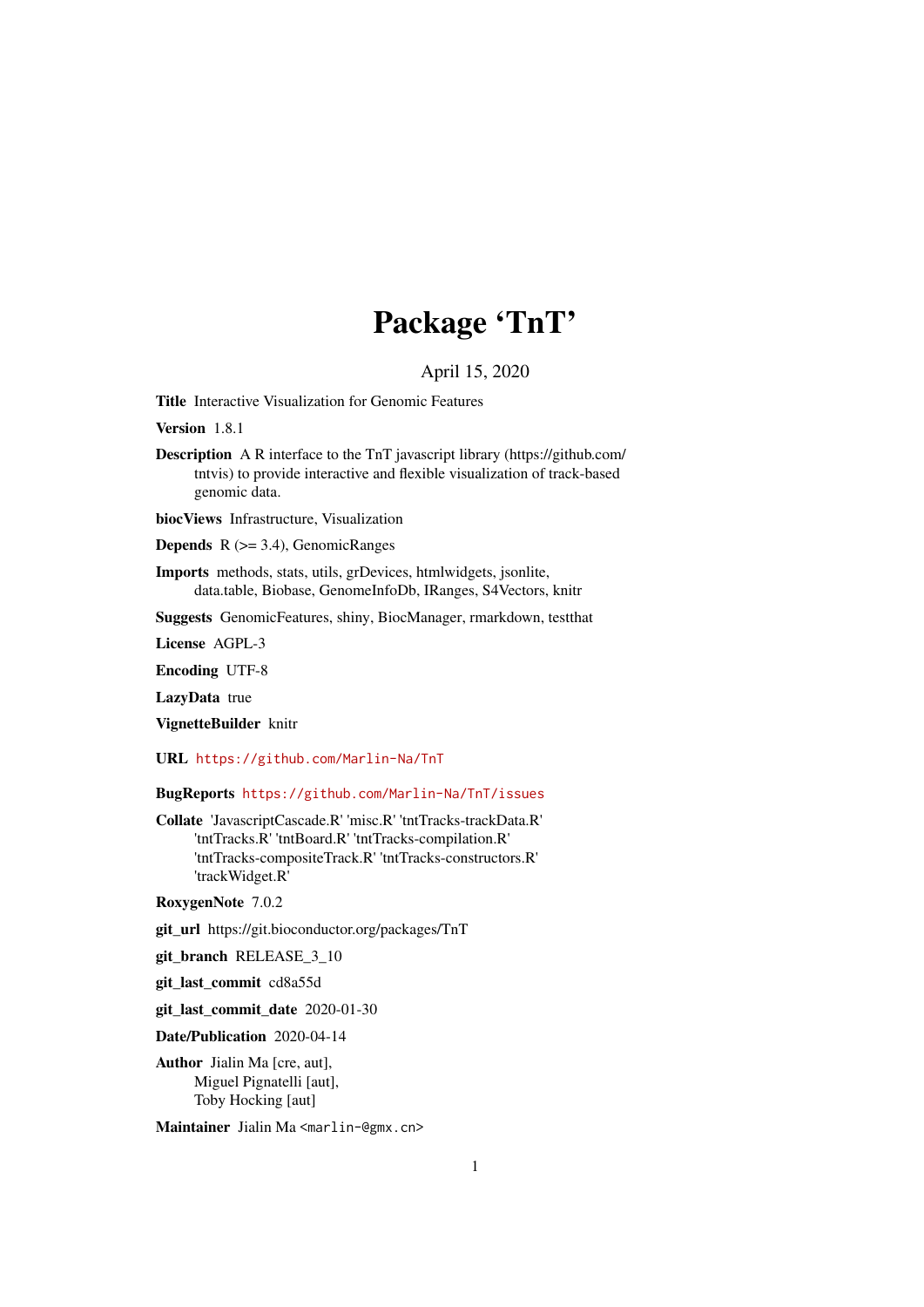## <span id="page-1-0"></span>R topics documented:

|                                                                                                                     | 3              |
|---------------------------------------------------------------------------------------------------------------------|----------------|
|                                                                                                                     | $\overline{4}$ |
| range, TnTBoard-method $\ldots \ldots \ldots \ldots \ldots \ldots \ldots \ldots \ldots \ldots \ldots \ldots \ldots$ | $\overline{4}$ |
|                                                                                                                     | 5              |
|                                                                                                                     | 5              |
|                                                                                                                     | 6              |
|                                                                                                                     | 7              |
|                                                                                                                     | 8              |
|                                                                                                                     | 9              |
|                                                                                                                     |                |
|                                                                                                                     |                |
|                                                                                                                     |                |
|                                                                                                                     |                |
|                                                                                                                     |                |
|                                                                                                                     |                |
|                                                                                                                     |                |

#### **Index** [17](#page-16-0)

<span id="page-1-1"></span>composite-track *Composite Track*

## Description

Two or more arbitrary tracks can be used to create a composite track, by which different features can be shown in the same track.

## Usage

```
## S4 method for signature 'TnTTrack, TnTTrack'
merge(x, y, \ldots)## S4 method for signature 'TnTTrack,missing'
merge(x, y, ...)
```
## Arguments

x, y, ... Track constructed with [track-constructors](#page-10-1) or composite track.

## Value

Returns a "CompositeTrack" object.

## See Also

<http://tnt.marlin.pub/articles/examples/track-CompositeTrack.html>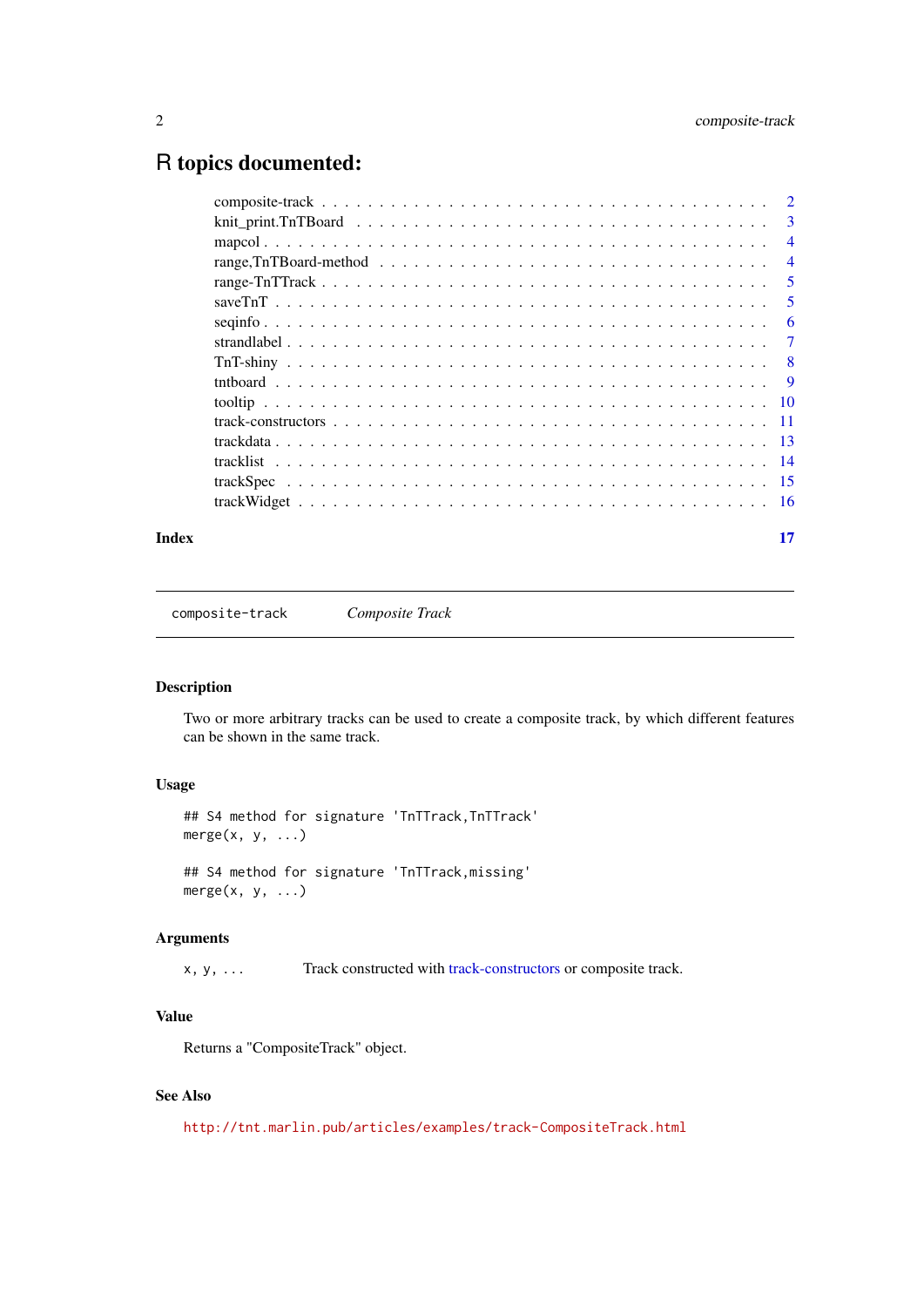#### <span id="page-2-0"></span>knit\_print.TnTBoard 3

#### Examples

```
gr <- GRanges("chr1", IRanges(c(11000, 20000, 60000), width = 2000))
gpos <- GRanges("chr1", IRanges(c(12000, 21000, 61000), width = 1), value = c(1, 2, 3))
btrack <- BlockTrack(gr, label = "Block Track", tooltip = as.data.frame(gr), color = "lightblue4")
ptrack <- PinTrack(gpos, label = "Pin Track", tooltip = as.data.frame(gpos), background = "beige")
ctrack <- merge(btrack, ptrack)
## Not run:
TnTBoard(ctrack)
## End(Not run)
```
knit\_print.TnTBoard *Printing TnTBoard in Rmarkdown*

#### Description

S3 method to automatically render a TnTBoard with knitr.

## Usage

```
## S3 method for class 'TnTBoard'
knit\_print(x, ..., options = NULL)
```
#### Arguments

|                    | A TnTBoard or TnTGenome object.               |
|--------------------|-----------------------------------------------|
| $\ldots$ , options | Passed to htmlwidget:::knit_print.htmlwidget. |

## Value

htmlwidget:::knit\_print.htmlwidget invisibly returns a character vector with "browsable\_html" S3 class.

#### References

[knit\\_print](#page-0-0)

## Examples

```
track <- BlockTrack(GRanges("chr12", IRanges(c(100, 400, 700), width = 100)),
                   color = c("green", "red", "blue"))
tntboard <- TnTGenome(track)
## Not run:
knitr::knit_print(tntboard)
```
## End(Not run)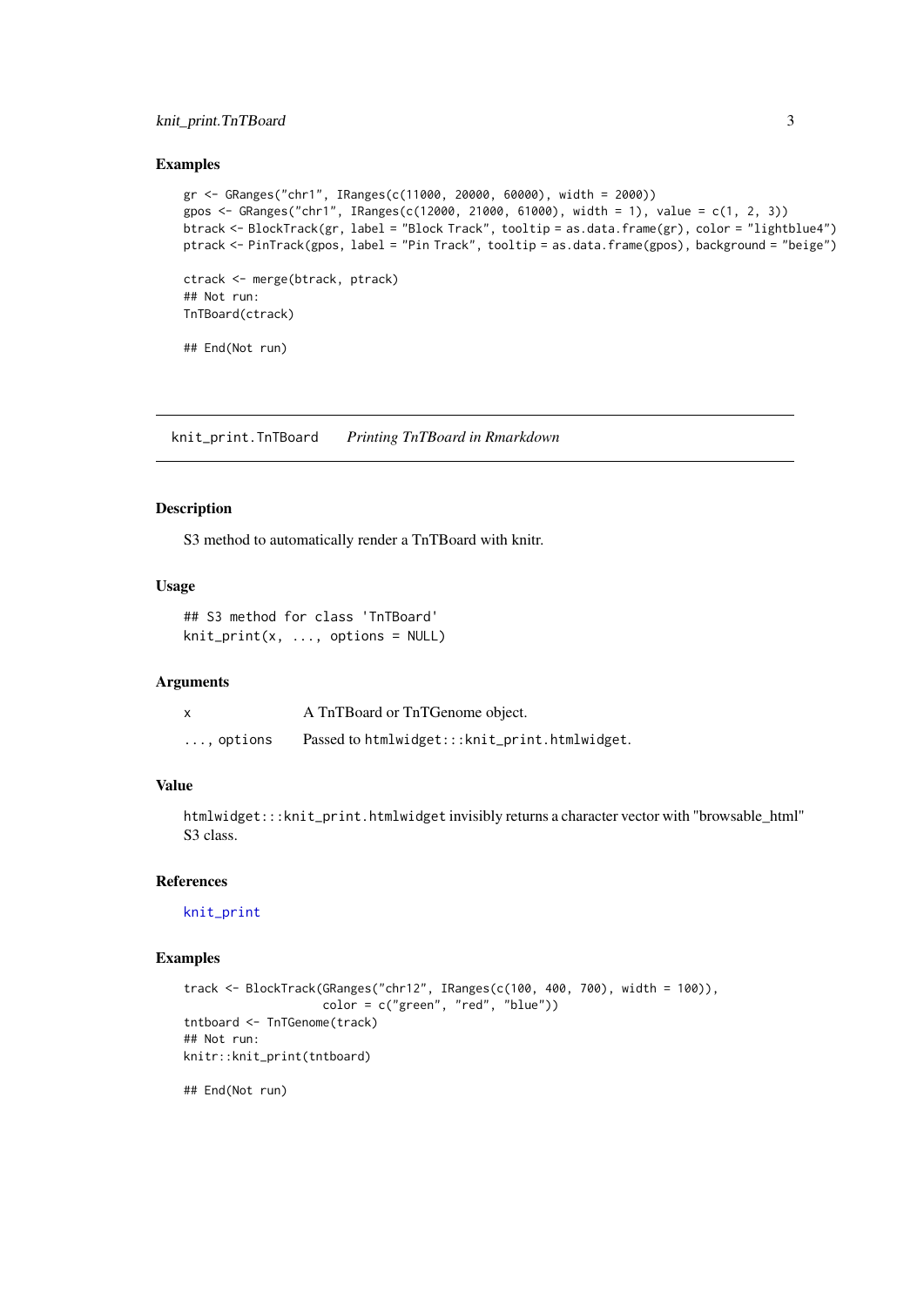<span id="page-3-0"></span>

#### Description

A simple util function that scales a factor to color based on the palette function.

#### Usage

```
mapcol(value, palette.fun = grDevices::rainbow, ...)
```
#### Arguments

| value       | A factor or character vector that may have n unique values.            |
|-------------|------------------------------------------------------------------------|
| palette.fun | The palette function to generate colors. For example, terrain, colors. |
| $\cdots$    | Extra arguments passed to the palette function.                        |

## Value

A character vector as colors, with the same length of value. Same values in value will have the same color.

## Examples

mapcol(iris\$Species)

range,TnTBoard-method *Range of TnTBoard*

## Description

Get combined range of all tracks in a TnTBoard, used internally.

## Usage

```
## S4 method for signature 'TnTBoard'
range(x, ..., with.revmap = FALSE, ignore.strand = FALSE, na.rm = FALSE)
```
## Arguments

```
x TnTBoard.
..., with.revmap, ignore.strand, na.rm
              Passed to range, GenomicRanges-method.
```
## Value

GRanges.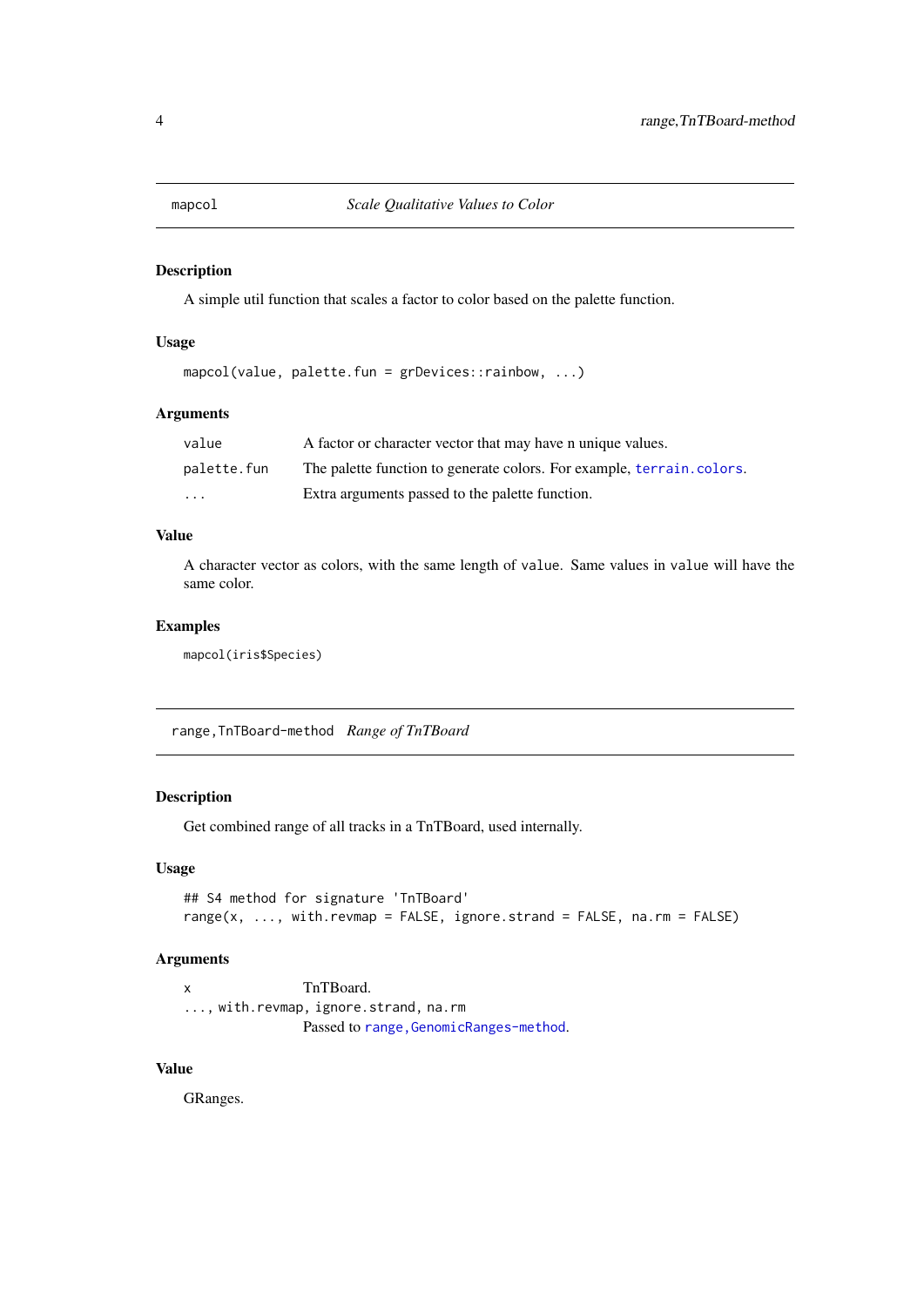<span id="page-4-0"></span>range-TnTTrack *Range of Tracks*

#### Description

Range of Tracks

#### Usage

```
## S4 method for signature 'RangeBasedTrack'
range(x, \dots, with.revmap = FALSE, ignore.strand = FALSE, na.rm = FALSE)
## S4 method for signature 'CompositeTrack'
range(x, ..., with.revmap = FALSE, ignore.strand = FALSE, na.rm = FALSE)
```
## Arguments

x A TnTTrack object. ..., with.revmap, ignore.strand, na.rm Passed to range, GenomicRanges-method.

#### Value

Returns a GRanges object.

saveTnT *Save a TnTBoard to an HTML file*

#### Description

A simple wrapper of [saveWidget](#page-0-0), which saves a TnTBoard/TnTGenome object to an HTML file (e.g. for sharing with others).

#### Usage

```
saveTnT(
  tntdef,
  file,
  selfcontained = TRUE,
  libdir = NULL,
  background = "white",
  knitrOptions = list()
\lambda
```
#### Arguments

tntdef A TnTBoard/TnTGenome object to save. file, selfcontained, libdir, background, knitrOptions Passed to [saveWidget](#page-0-0).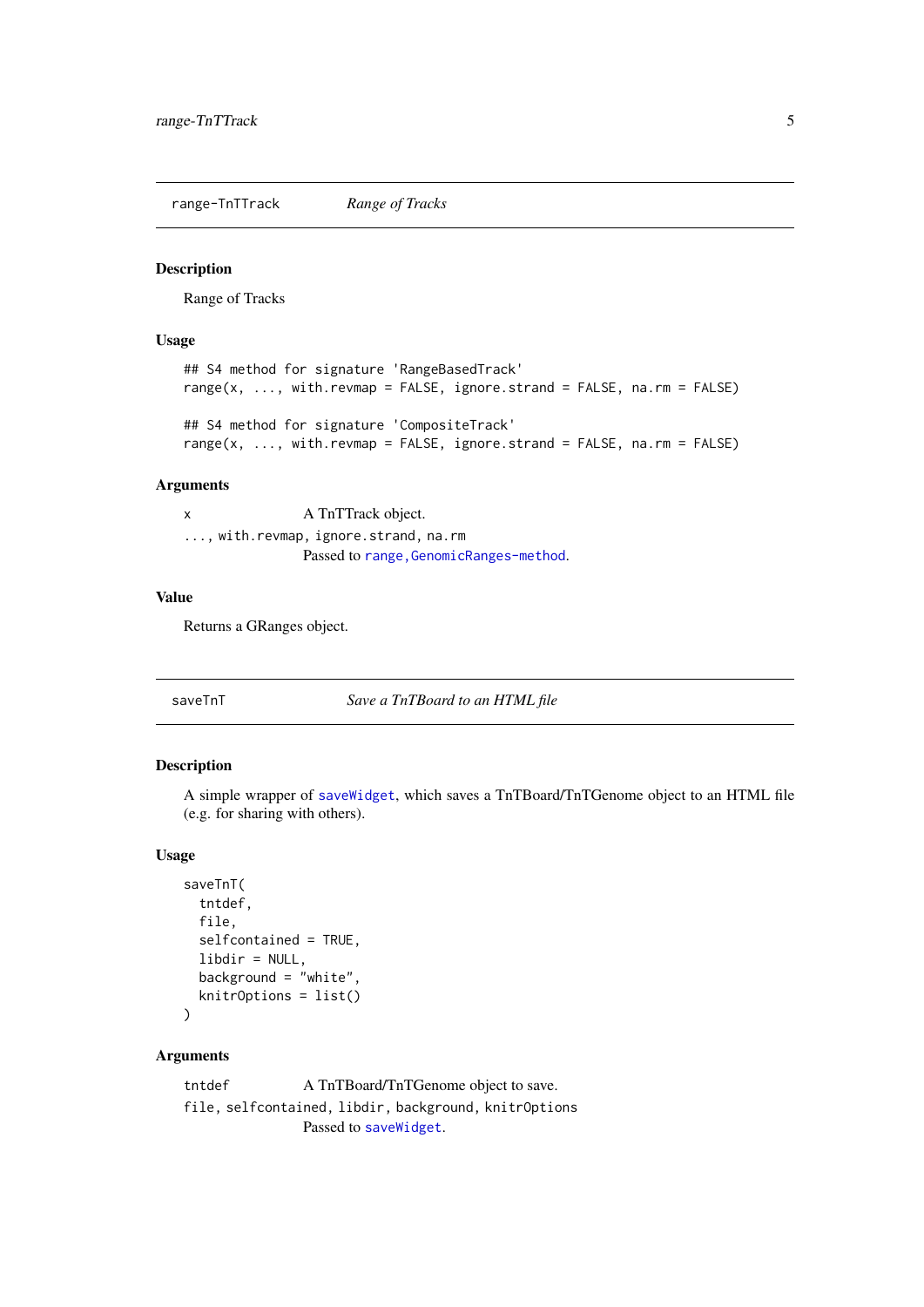6 seqinfo $\sim$  5 seqinfo $\sim$  5 seqinfo $\sim$  5 seqinfo $\sim$  5 seqinfo $\sim$  5 seqinfo $\sim$ 

#### Value

Return NULL.

#### Examples

```
data <- GRanges("chr2", IRanges(c(6, 9, 42), width = 1),
                value = c(0.3, 0.5, 0.9)track <- PinTrack(data, label = NULL, background = "green")
genome <- TnTGenome(list(track))
destfile <- tempfile(fileext = ".html")
destfile
saveTnT(genome, destfile)
## Not run:
utils::browseURL(destfile)
## End(Not run)
```
seqinfo *Seqinfo of TnTTrack and TnTBoard*

#### Description

Seqinfo of TnTTrack and TnTBoard

## Usage

```
## S4 replacement method for signature 'RangeBasedTrack'
seqinfo(x, new2old = NULL, pruning.mode = c("error", "coarse", "fine", "tidy")) <- value
## S4 method for signature 'RangeBasedTrack'
seqinfo(x)
## S4 method for signature 'RangeBasedTrack'
seqlevelsInUse(x)
## S4 method for signature 'TnTBoard'
seqinfo(x)
## S4 method for signature 'CompositeTrack'
seqinfo(x)
## S4 replacement method for signature 'CompositeTrack'
seqinfo(x, new2old = NULL, pruning mode = c("error", "coarse", "fine", "tidy")) \le value## S4 method for signature 'CompositeTrack'
```
seqlevelsInUse(x)

#### Arguments

x A TnTTrack or TnTBoard object. new2old, pruning.mode, value Passed to seqinfo method for GenomicRanges.

<span id="page-5-0"></span>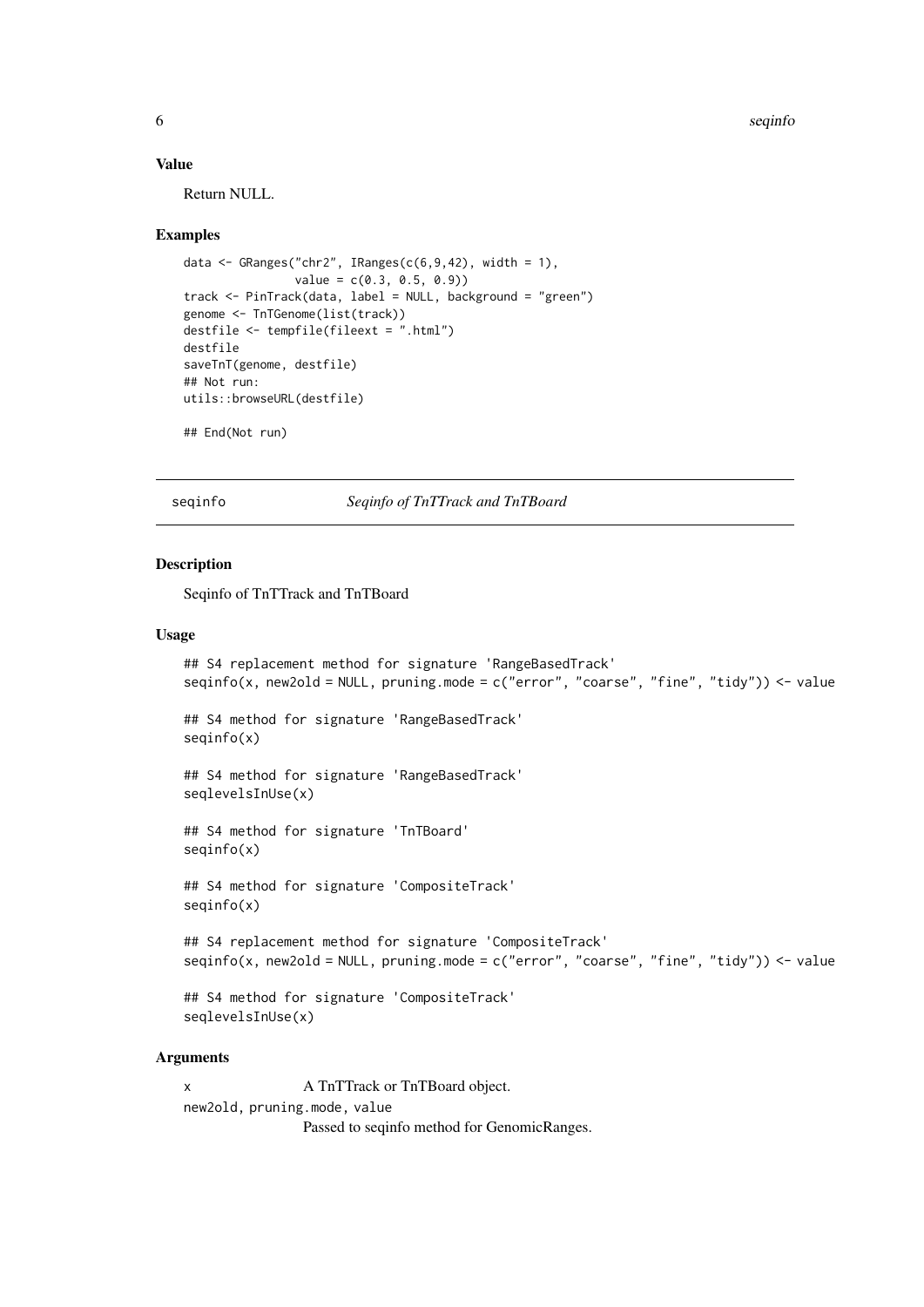#### <span id="page-6-0"></span>strandlabel 7 and 7 and 7 and 7 and 7 and 7 and 7 and 7 and 7 and 7 and 7 and 7 and 7 and 7 and 7 and 7 and 7 and 7 and 7 and 7 and 7 and 7 and 7 and 7 and 7 and 7 and 7 and 7 and 7 and 7 and 7 and 7 and 7 and 7 and 7 and

## Value

seqinfo returns a SeqInfo object.

## Examples

```
btrack1 <- BlockTrack(GRanges("chr1", IRanges(1, 123)))
btrack2 <- BlockTrack(GRanges("chr2", IRanges(3, 599)))
ctrack <- merge(btrack1, btrack2)
board <- TnTBoard(list(btrack1, btrack2))
seqinfo(btrack1)
seqinfo(btrack2)
seqinfo(ctrack)
```
seqinfo(board)

#### strandlabel *Display Labels with Strand*

## Description

A simple util function that used internally to generate display labels of GeneTrack and TxTrack.

#### Usage

```
strandlabel(labels, strands)
```
## Arguments

| labels  | Character vector, names of each feature.                                              |
|---------|---------------------------------------------------------------------------------------|
| strands | Factor or character vector with the same length of labels, can be "+", "-" or<br>#소!! |

## Value

A character vector that combines the labels with strand information.

```
strandlabel(c("gene1", "gene2", "gene3"), c("+", "-", "*"))
```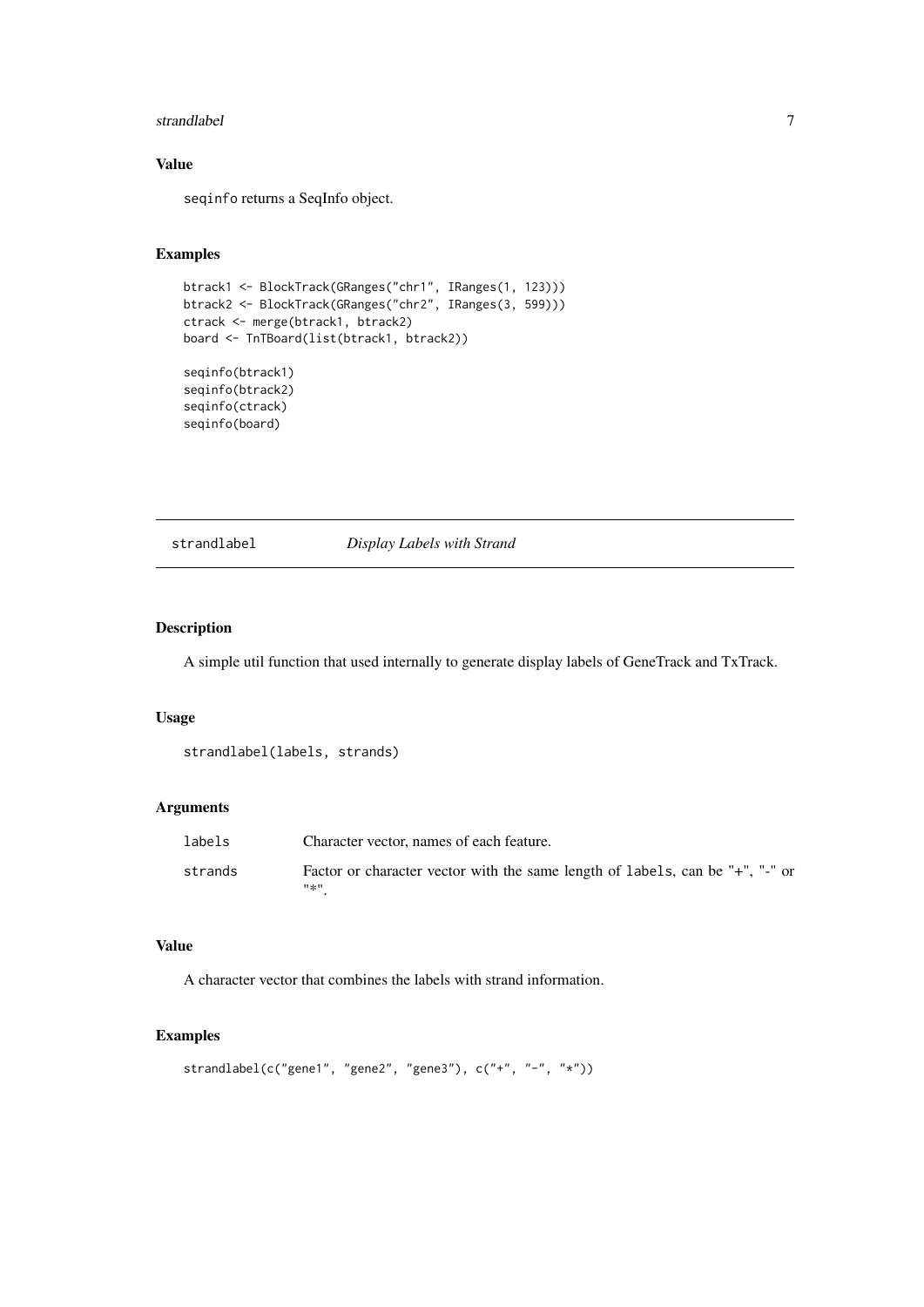<span id="page-7-0"></span>

## Description

Output and render functions for using TnT within Shiny applications and interactive Rmd documents.

## Usage

```
TnTOutput(outputId, width = "100%", height = "auto")
```

```
renderTnT(expr, env = parent.frame(), quoted = FALSE)
```
## Arguments

| outputId      | output variable to read from                                                                                                      |
|---------------|-----------------------------------------------------------------------------------------------------------------------------------|
| width, height | Must be a valid CSS unit (like '100%', '400px', 'auto') or a number, which<br>will be coerced to a string and have 'px' appended. |
| expr          | An expression that generates a TnTBoard/TnTGenome object.                                                                         |
| env           | The environment in which to evaluate expr.                                                                                        |
| quoted        | Is expr a quoted expression (with $\text{quote}()$ )? This is useful if you want to save<br>an expression in a variable.          |

## Value

An output or render function that enables the use of the converted htmlwidget within Shiny applications.

```
library(shiny)
ui <- fluidPage(fluidRow(
    column(width = 2, {
        "A Simple Example Here"
    }),
    columnwidth = 10, {TnTOutput("out")
    })
))
server <- function (input, output) {
    re.btrack <- reactive({
        gr <- GRanges("chr12", IRanges(100, 1000))
        BlockTrack(gr)
    })
    output$out <- renderTnT({
        TnTBoard(re.btrack())
    })
}
## Not run:
shinyApp(ui = ui, server = server)
```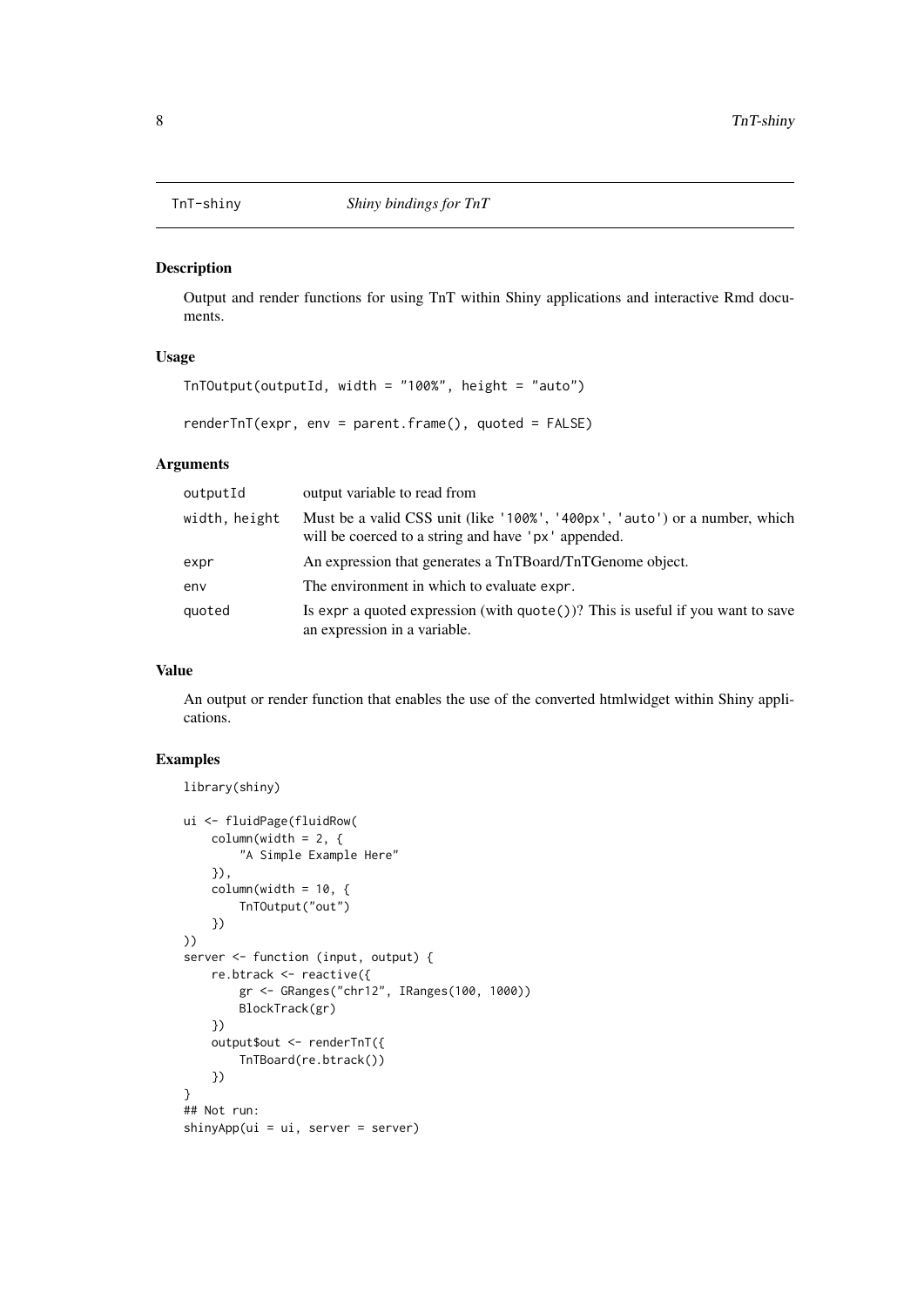#### <span id="page-8-0"></span>tntboard 9

## End(Not run)

tntboard *TnTBoard*

#### Description

A TnTBoard or TnTGenome object stores a list of tracks and can be automatically shown in an interactive R session or in rmarkdown output.

#### Usage

```
TnTBoard(
  tracklist,
  view.range = GRanges(),
  coord.range = IRanges(),
  zoom.allow = IRanges(),
  allow.drag = TRUE,
  use.tnt.genome = FALSE
\lambdaTnTGenome(
  tracklist,
  view.range = GRanges(),
  coord.range = IRanges(),
  zoom.allow = IRanges(),
  allow.drag = TRUE
\lambda
```
## Arguments

| tracklist   | One track or a list of tracks to view.                                                                                                                        |
|-------------|---------------------------------------------------------------------------------------------------------------------------------------------------------------|
| view.range  | Length-one GRanges object, sets the initial view range.                                                                                                       |
| coord.range | Length-one IRanges object or length-two numeric vector, sets the coordinate<br>limit of the board (i.e. minimum/maximum possible coordinate).                 |
| zoom.allow  | Length-one IRanges object or length-two numeric vector, sets the minimum and<br>maximum extent of the board (i.e. the limit when zooming in and zooming out). |
| allow.drag  | Logical, whether drag should be allowed? Default TRUE.                                                                                                        |
|             | use that genome Logical, whether to add axis and location. 'The TGenome $(\ldots)$ ' is essentially a<br>wrapper to ' $TnTBoard(, use.tnt.genome = TRUE)'$ .  |

## Value

Returns a TnTBoard or TnTGenome object which has printing method to be rendered as a htmlwidget.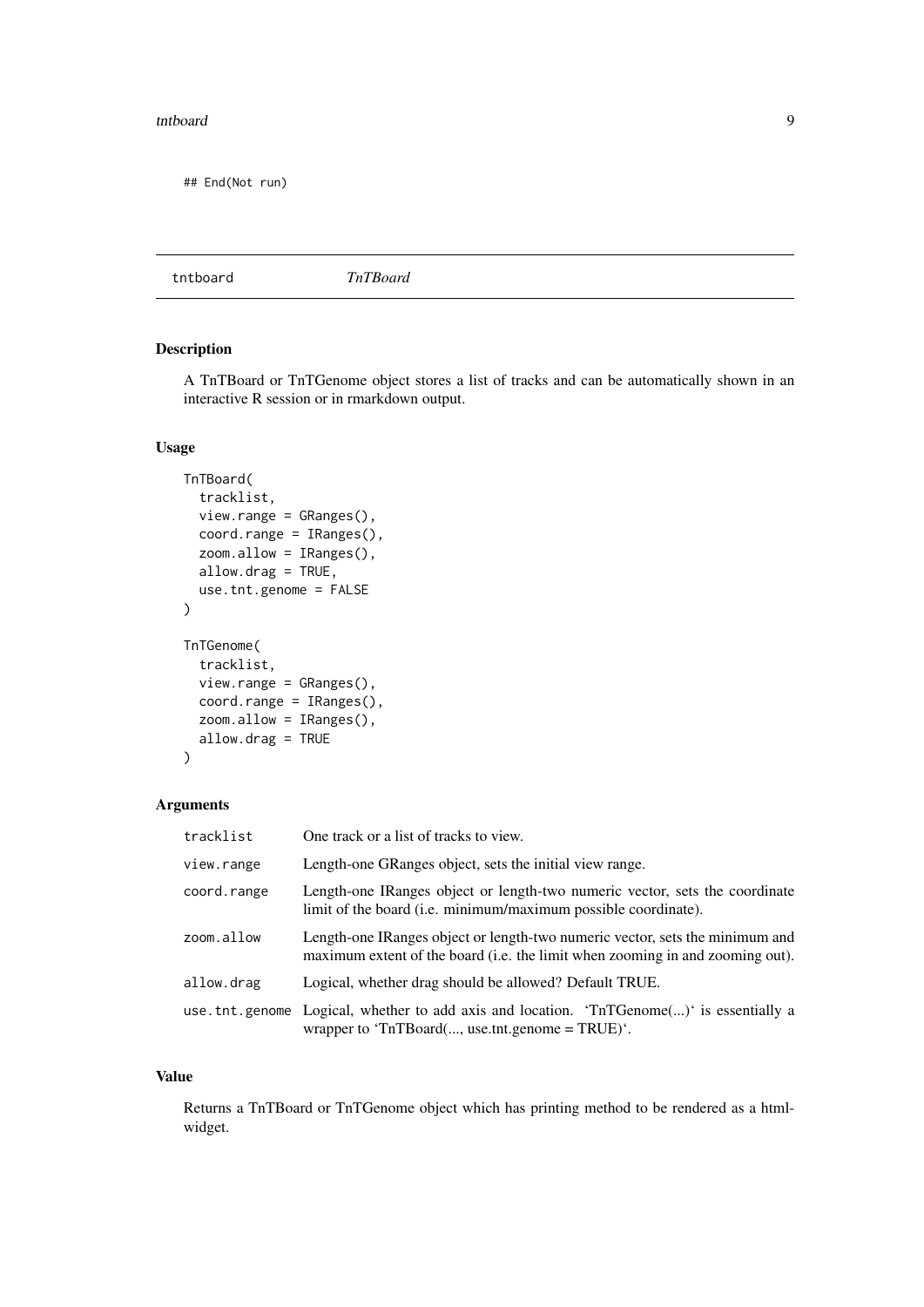<span id="page-9-0"></span>10 tooltip

## Examples

```
track <- BlockTrack(GRanges("chr1", IRanges(start = c(100, 300, 500), width = c(10, 100, 200))))
## Not run:
TnTGenome(track)
```
## End(Not run)

#### tooltip *Access Track Tooltips*

#### Description

Access Track Tooltips

## Usage

```
tooltip(x)
tooltip(x) <- value
## S4 method for signature 'TrackData'
tooltip(x)
## S4 method for signature 'TnTTrack'
tooltip(x)
## S4 replacement method for signature 'TrackData, data.frame'
tooltip(x) <- value
```

```
## S4 replacement method for signature 'TnTTrack, data.frame'
tooltip(x) <- value
```
#### Arguments

|       | A TnTTrack object.                                                      |
|-------|-------------------------------------------------------------------------|
| value | A data frame to replace, its row number should equal to length of data. |

#### Value

tooltip returns a data frame.

```
gr <- GRanges("chr12", IRanges(c(6, 69), c(42, 135)), Name = c("my range 1", "my range 2"))
track <- BlockTrack(gr)
tooltip(track)
tooltip(track)$Width <- width(gr)
tooltip(track)
```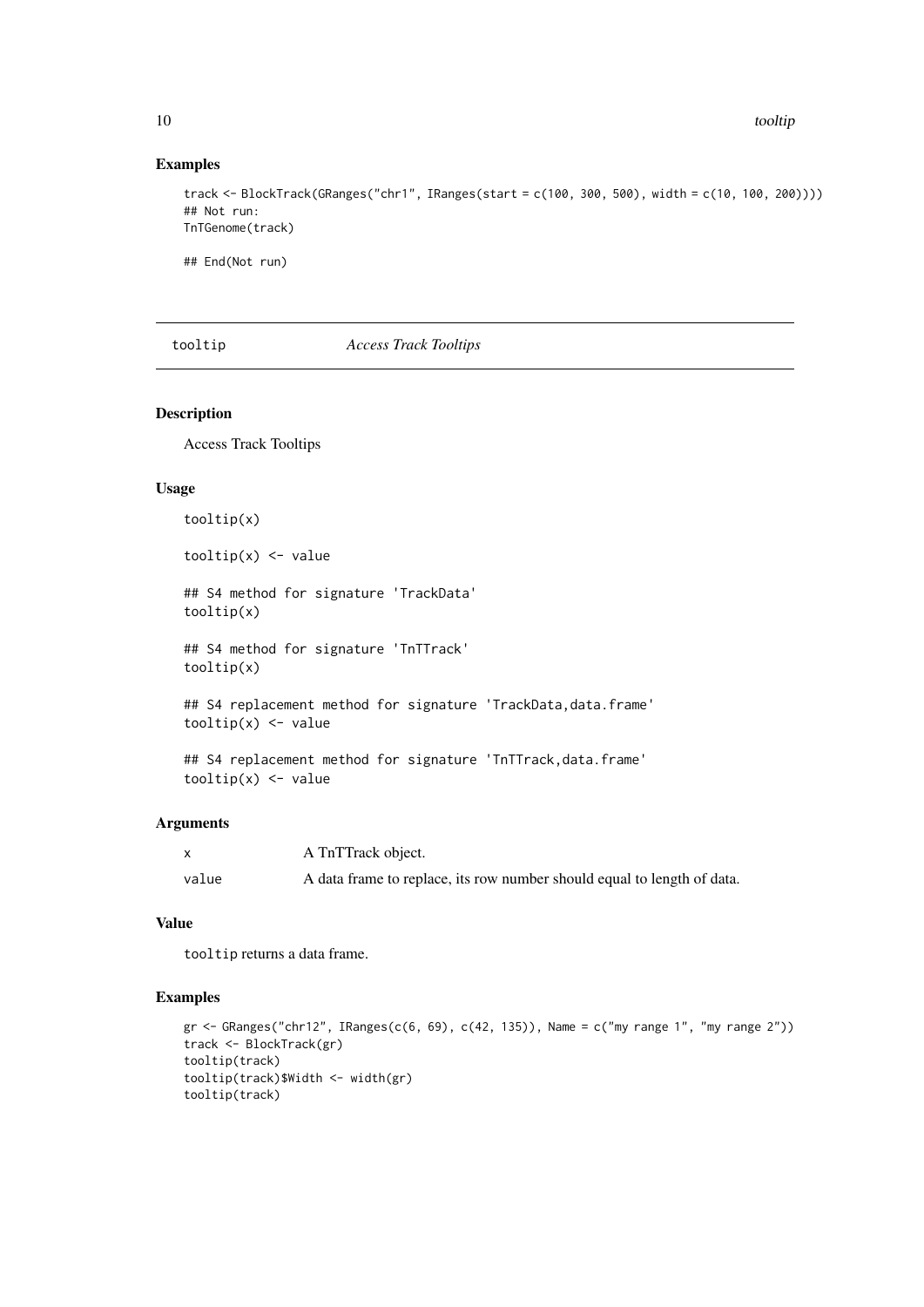<span id="page-10-1"></span><span id="page-10-0"></span>track-constructors *Track Constructors*

## Description

Track Constructors

## Usage

```
BlockTrack(
  range,
  label = deparse(substitute(range)),
  tooltip = mcols(range),
  color = "blue",
  background = NULL,
  height = 30\lambdaVlineTrack(
  pos,
  label = deparse(substitute(pos)),
  tooltip = mcols(pos),
  color = "green",
  background = NULL,
  height = 40)
PinTrack(
  pos,
  value = mcols(pos)$value,
  domain = numeric(),label = deparse(substitute(pos)),
  tooltip = mcols(pos),
  color = "red",
  background = NULL,
  height = 40\lambdaLineTrack(
  pos,
  value = mcols(pos)$value,
  domain = numeric(),
  label = deparse(substitute(pos)),
  color = "yellow",
  background = NULL,
  height = 70)
AreaTrack(
  pos,
  value = mcols(pos)$value,
```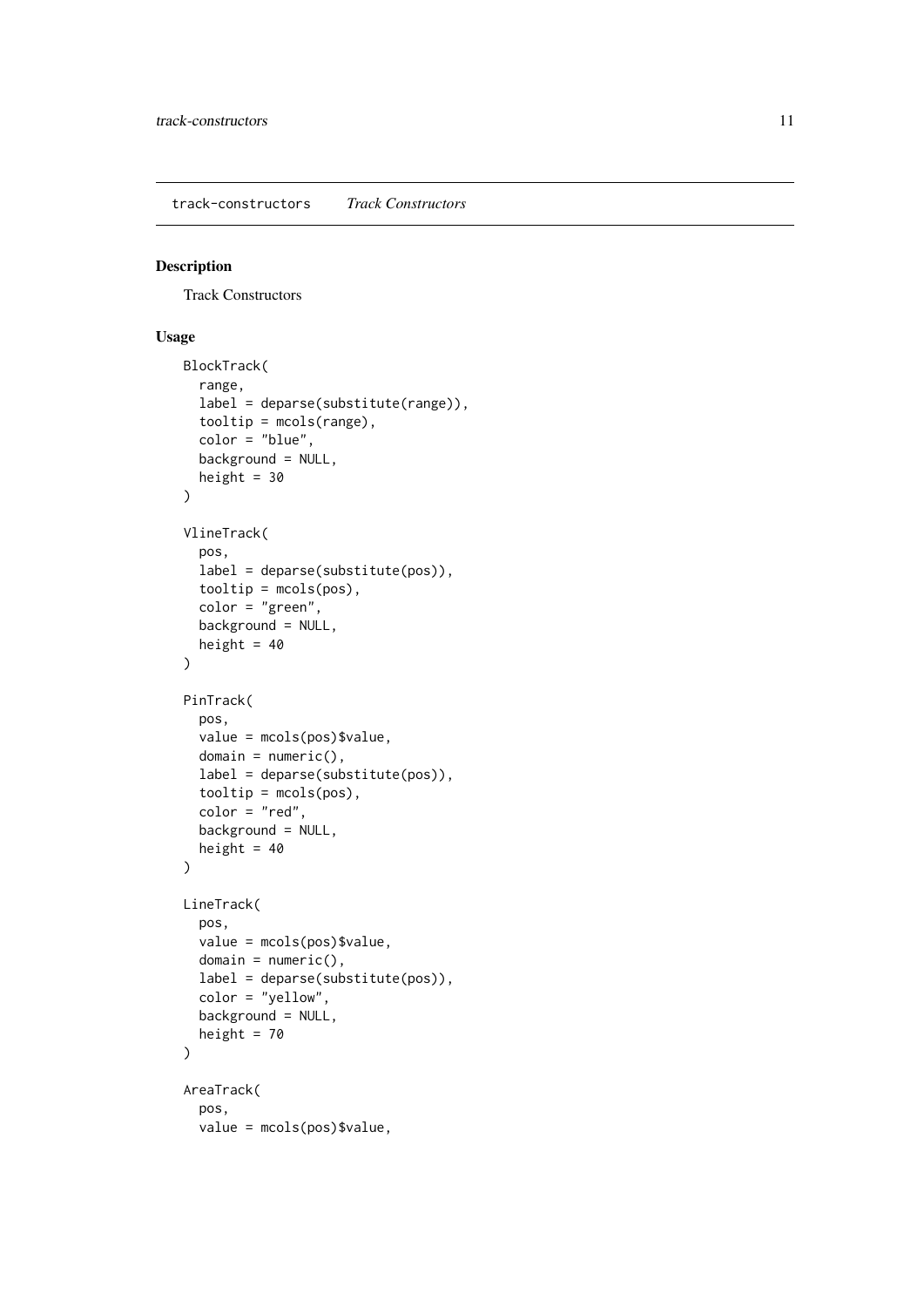```
domain = numeric(),
  label = deparse(substitute(pos)),
  color = "pink",
  background = NULL,
  height = 70)
GeneTrackFromTxDb(
  txdb,
  seqlevel = seqlevels(txdb),
  label = deparse(substitute(txdb)),
  color = "black",
  background = NULL,
  height = 100\lambdaFeatureTrack(
  range,
  label = deparse(substitute(range)),
  tooltip = mcols(range),
  names = base::names(range),
  color = "black",
  background = NULL,
  height = 200)
GroupFeatureTrack(
  grl,
  label = deparse(substitute(grl)),
  tooltip = mcols(grl),
  names = base::names(grl),
  color = "black",
  background = NULL,
  height = 200)
TxTrackFromTxDb(
  txdb,
  seqlevel = seqlevels(txdb),
  label = deparse(substitute(txdb)),
  color = "red",
  background = NULL,
  height = 300)
TxTrackFromGRanges(
  gr,
  label = <math>deparse(substitute(gr))</math>,color = "red",
  background = NULL,
  height = 300\lambda
```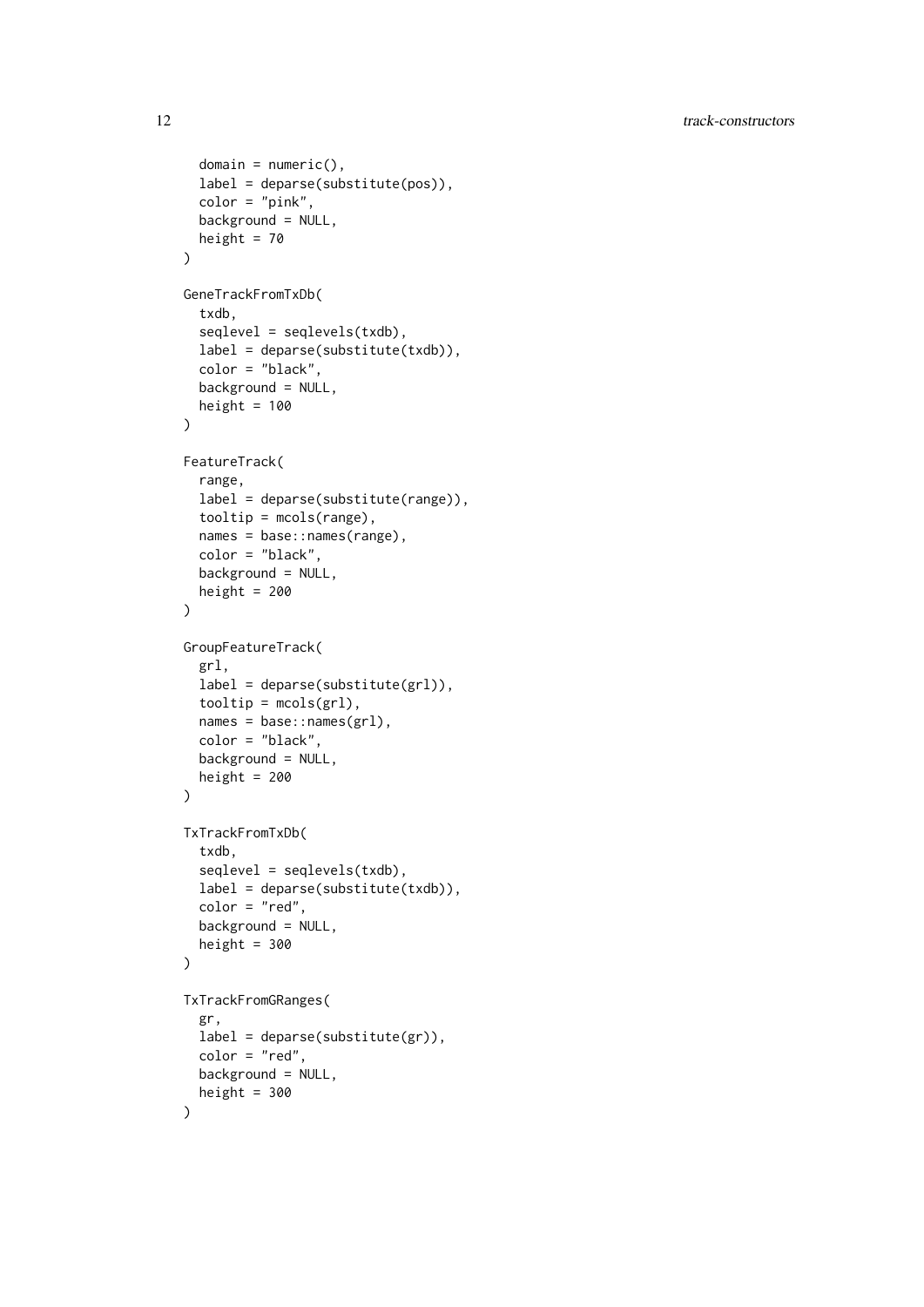#### <span id="page-12-0"></span>trackdata and the state of the state of the state of the state of the state of the state of the state of the state of the state of the state of the state of the state of the state of the state of the state of the state of

#### Arguments

| range, pos     | GRanges or IRanges object. For pos, all the width should be one.                                                                                                                                                                                                                                                   |
|----------------|--------------------------------------------------------------------------------------------------------------------------------------------------------------------------------------------------------------------------------------------------------------------------------------------------------------------|
| label          | Character, shown as label of the track on the left, could be NULL.                                                                                                                                                                                                                                                 |
| tooltip        | A data frame that is parallel to range or pos.                                                                                                                                                                                                                                                                     |
| color          | Character vector or integer vector that sets the color of the features. It can be<br>color names, hexadecimal string or positive integer i meaning palette()[i],<br>as described in collarged. It can be parallel to the data (i.e. have the same length)<br>thus sets colors of each individual feature.          |
| background     | Length-one character vector that sets background of the track, could be NULL.                                                                                                                                                                                                                                      |
| height         | Length-one numeric vector that sets height of the track.                                                                                                                                                                                                                                                           |
| value, domain  | 'value' is a numeric vector that is parallel to pos, which indicates height of<br>features at each position for PinTrack, LineTrack and AreaTrack. 'domain' is a<br>length-two numeric vector which sets the lower and upper limit of 'value' (i.e.<br>the limit on y-axis).                                       |
| txdb, seglevel | The TxDb and seqlevel to extract gene or transcript from.                                                                                                                                                                                                                                                          |
| names          | Character vector with the same length of data, which is used to generate display<br>labels shown together with features when zooming in.                                                                                                                                                                           |
| grl            | For 'GroupFeatureTrack' function, a GRangesList object that represents grouped<br>ranges as data source. It is assumed that ranges in each group are on the same<br>strand and do not overlap.                                                                                                                     |
| gr             | For 'TxTrackFromGRanges' function, a GRanges object that represents exons<br>and cds as data source, and will be rendered as transcripts. Two meta-columns<br>("type", "tx_id") are required, "type" can be "exon" or "cds" by which ranges of<br>"cds" will be filled with color, "tx_id" indicates the grouping. |

#### Value

Returns an object that extends "TnTTrack" class.

#### See Also

You can find various examples at <http://tnt.marlin.pub/articles/examples/>, also see [composite-track](#page-1-1) on how to create a composite track.

## Examples

BlockTrack(range = GRanges("chr1", IRanges(199, 4000)),  $color = "green", background = "red", height = 100)$ 

trackdata *Access Track Data*

## Description

Access and modify the track data. x\$name and x\$name <-value are just shortcuts for trackData(x)\$name and trackData(x)\$name <-value, respectively.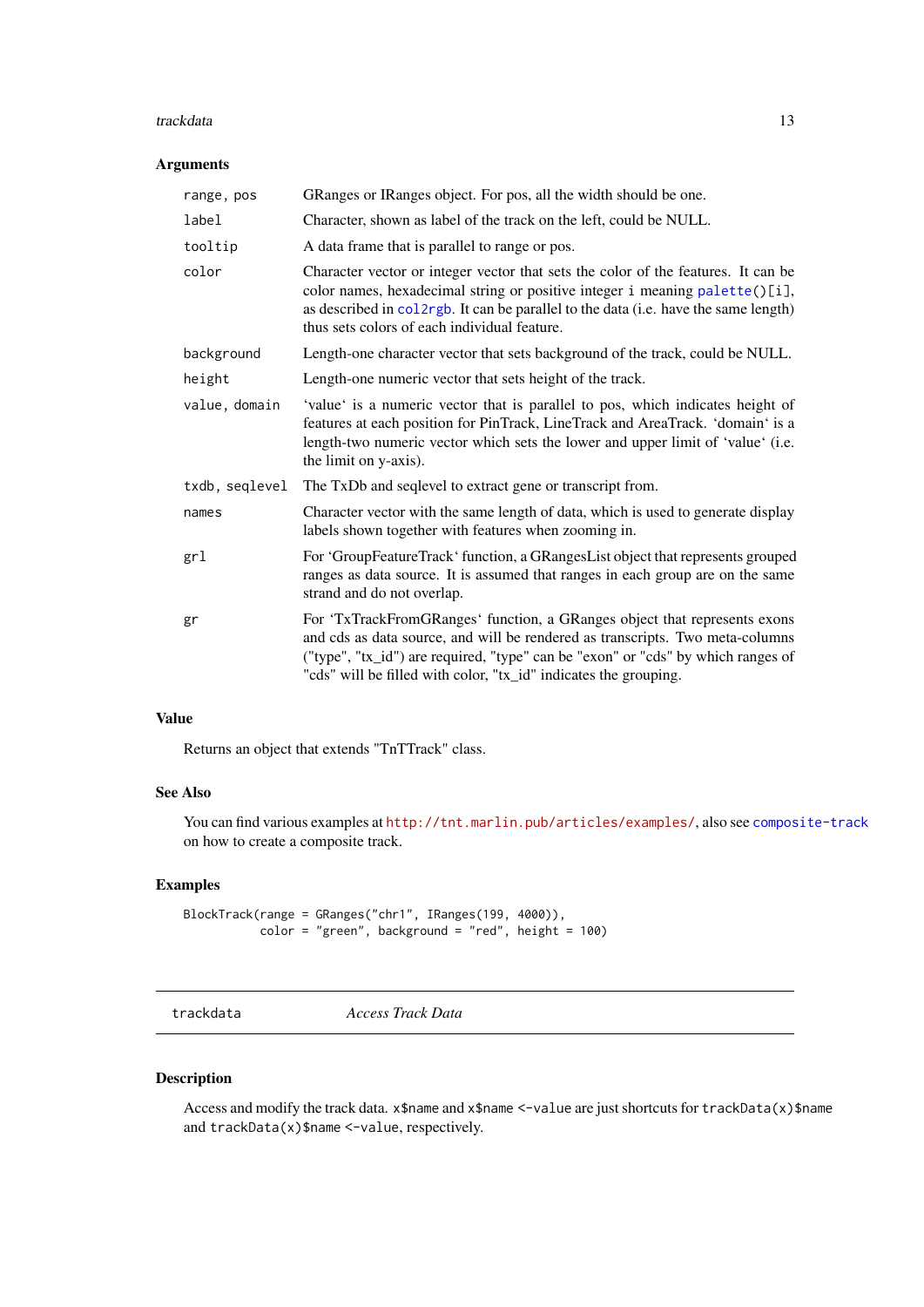<span id="page-13-0"></span>14 tracklist tracklist tracklist tracklist tracklist tracklist tracklist tracklist tracklist tracklist tracklist

#### Usage

```
trackData(x)
trackData(x) <- value
## S4 method for signature 'TnTTrack'
x$name
## S4 replacement method for signature 'TnTTrack'
```
x\$name <- value

#### Arguments

| $\boldsymbol{\mathsf{x}}$ | A TnTTrack object.                         |
|---------------------------|--------------------------------------------|
| value                     | Replaced value.                            |
| name                      | Passed to the inner method for track data. |

#### Value

trackData on all track types except "CompositeTrack" returns an object that inherits GRanges class, which means they should behave like a GRanges. While trackData on "CompositeTrack" returns a list of tracks.

## Examples

```
track <- BlockTrack(GRanges("chr1", IRanges(6, 54)))
class(trackData(track)) # track data of block track is an object that inherits GRanges.
#trackData(track)
ctrack <- merge(track, track)
class(trackData(ctrack)) # track data of composite track is a list of tracks
#trackData(ctrack)
```
tracklist *Track List in TnTBoard*

#### Description

The tracks of a TnTBoard are stored as a list which can be accessed or modified with these functions.

## Usage

```
tracklist(tntboard)
```
tracklist(tntboard) <- value

#### Arguments

| tntboard | A TnTBoard or TnTGenome object |
|----------|--------------------------------|
| value    | A list of tracks               |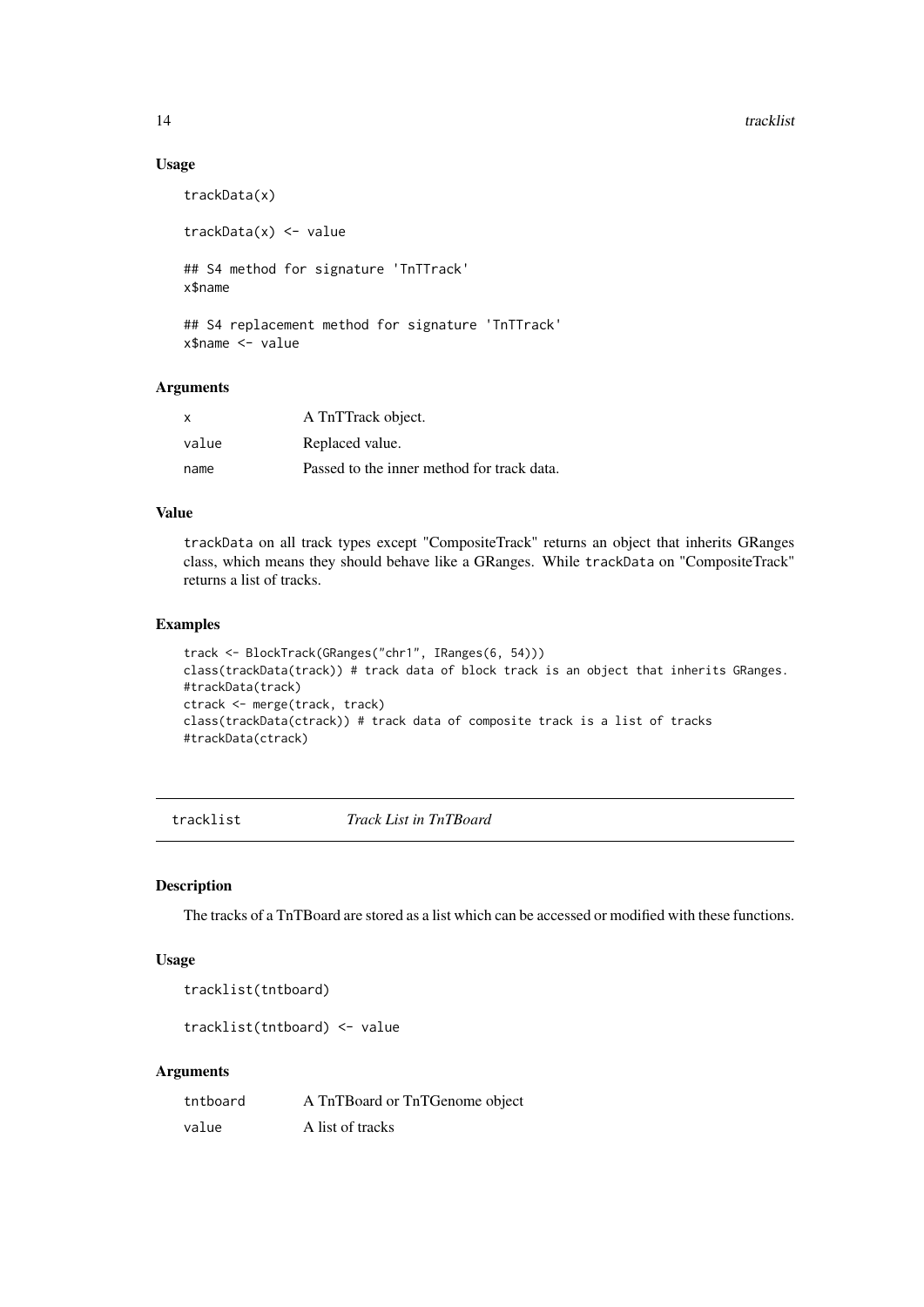#### <span id="page-14-0"></span>trackSpec 15

#### Value

tracklist returns a list of tracks.

#### Examples

```
bt <- BlockTrack(GRanges("chr21", IRanges(100, 1200)))
li.tracks <- list(bt, bt)
board <- TnTBoard(li.tracks)
tracklist(board)
## Not run:
show(board)
## End(Not run)
tracklist(board) <- list(bt)
## Not run:
show(board)
## End(Not run)
```
trackSpec *Track Spec*

## Description

Height, background and label are common options of all tracks, use these functions to get and set them.

#### Usage

```
trackSpec(track, which = c("background", "height", "label"))
trackSpec(track, which = c("background", "height", "label")) <- value
```
## Arguments

| track | A TnTTrack object.                                                                                                                                                                           |
|-------|----------------------------------------------------------------------------------------------------------------------------------------------------------------------------------------------|
| which | Character vector, can be "background", "height" or "label".                                                                                                                                  |
| value | Value to set: background should be character, height should be numeric, label<br>should be character. If length of which is bigger than one, value should be a<br>list with the same length. |

#### Value

For trackSpec, if length of which equals to one, return a scalar character or numeric, if length of which is bigger than one, return as a list.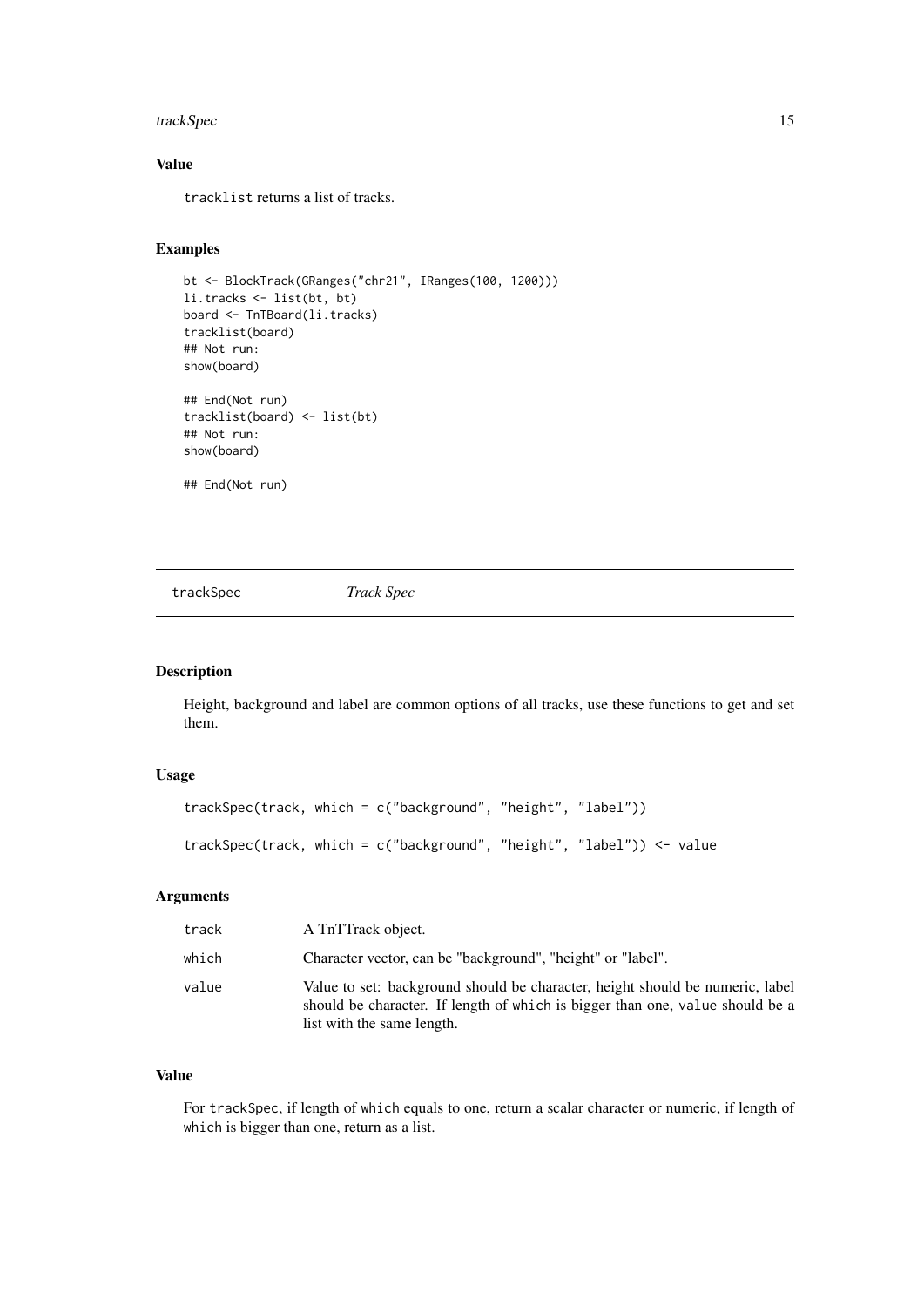## Examples

```
track <- BlockTrack(GRanges("chr13", IRanges(6, 9)))
trackSpec(track, "background")
trackSpec(track, c("height", "label"))
trackSpec(track, c("height", "label")) <- list(100, "my range")
trackSpec(track, "background") <- "green"
trackSpec(track)
```
trackWidget *Convert a TnTBoard to htmlwidget*

## Description

This function is only provided for users who are familiar with the concept of [htmlwidgets-package.](#page-0-0) It explicitly convets a TnTBoard or TnTGenome object to a htmlwidget object. You do not need it in most cases.

## Usage

```
trackWidget(tntdef, elementId = NULL)
```
#### Arguments

| tntdef    | A TnTBoard/TnTGenome object or a htmlwidget object. If it is a htmlwidget |
|-----------|---------------------------------------------------------------------------|
|           | object, the function will return it as is.                                |
| elementId | An id for the htmlwidget (random by default).                             |

#### Value

The function returns a htmlwidget object.

```
b <- TnTBoard(BlockTrack(GRanges("chr12", IRanges(1, 123))))
widget <- trackWidget(b)
class(widget)
identical(widget, trackWidget(widget))
```
<span id="page-15-0"></span>